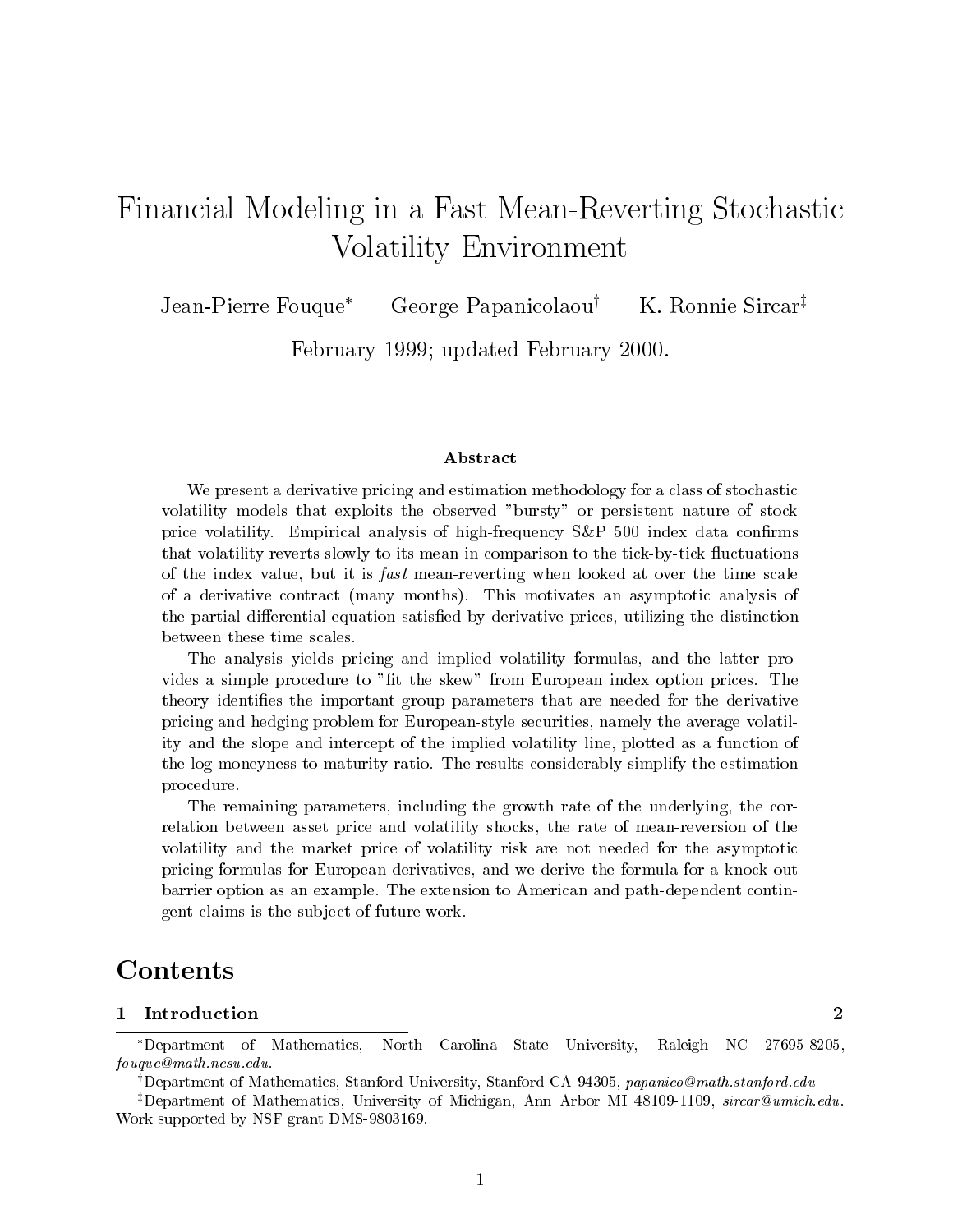|                | 1.2<br>1.3<br>14                    | 3<br>3<br>4<br>5 |  |  |  |  |  |
|----------------|-------------------------------------|------------------|--|--|--|--|--|
| $\overline{2}$ | Main Result<br>2.1                  | 6                |  |  |  |  |  |
|                | 3 Results of fitting the skew       | 8                |  |  |  |  |  |
|                | 4 Example: Pricing a Barrier Option |                  |  |  |  |  |  |
| 5              | <b>Future directions</b>            | 10               |  |  |  |  |  |

This article summarizes a flexible methodology for stochastic volatility modeling which has the following features.

- $\bullet$  It applies to a large class of volatility processes that are driven by an ergodic process that is tending rapidly (in a sense to be explained below) to its invariant measure.
- It incorporates a nonzero volatility risk premium that models the market's "crasho-phobia", and a nonzero correlation between volatility and asset price shocks that explains the much-observed skew or leverage effect.
- An asymptotic analysis that exploits volatility clustering yields a simple pricing (and hedging) theory for European-style and some path-dependent contingent claims whose implementation requires solution of a PDE problem that is a minor extension of the corresponding classical Black-Scholes PDE problem for that security. In particular, where the Black-Scholes theory produces an explicit formula, so does the new theory.
- $\bullet$  The parameters needed for the theory are easily fread from the skew . That is, calibration from near-the-money European option implied volatilities is simple and direct. The difficult-to-estimate volatility risk premium, correlation parameter, and persistence-time of the volatility are not explicitly needed. Further, the theory does not need estimation of today's volatility level.
- $\bullet$  The theory can be extended to give a good approximation of the stochastic volatility corrected law of the risk-neutral asset price process that can be used to simulate, for example to price path-dependent and, in principle, American securities.

We outline the main results of this approach and cite references for the mathematical details and empirical motivation. We also present the pricing formula for a knock-out barrier option that can be used directly after calibration from the observed European-option skew. We conclude with a summary of ongoing and future work.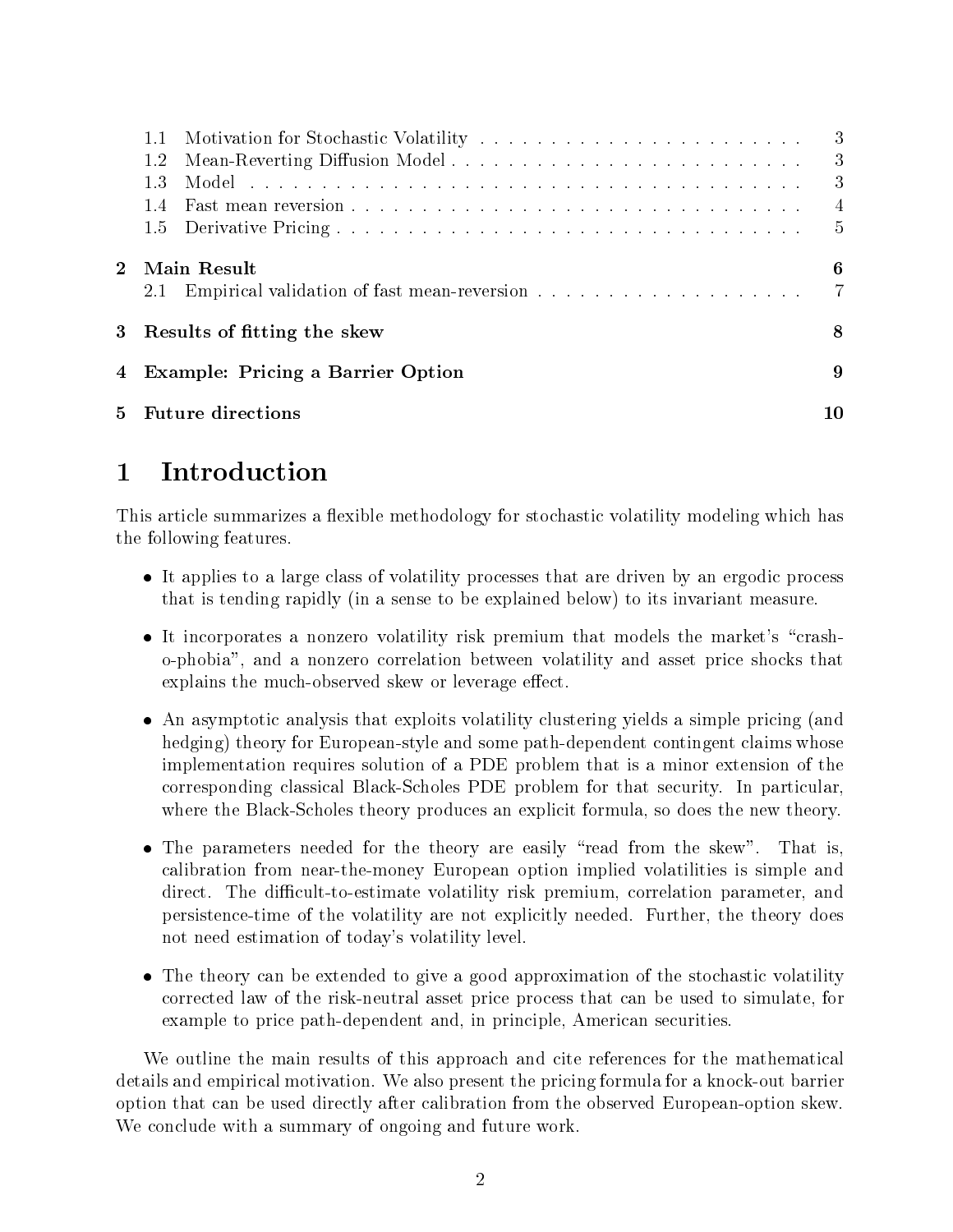#### 1.1Motivation for Stochastic Volatility

Stochastic volatility models have become popular for derivative pricing and hedging in the last ten years as the existence of a nonflat implied volatility surface (or term-structure) has been noticed and become more pronounced, especially since the 1987 crash. This phenomenon, which is well-documented in, for example, [6, 9], stands in empirical contradiction to the consistent use of a classical Black-Scholes (constant volatility) approach to pricing options and similar securities. However, it is clearly desirable to maintain as many of the features as possible that have contributed to this model's popularity and longevity, and the natural extension pursued in the literature and in practice has been to modify the specification of volatility in the stochastic dynamics of the underlying asset price model.

Any extended model must also specify what data it is to be calibrated from. The pure Black-Scholes procedure of estimating from historical stock data *only* is not possible in an incomplete market if one takes the view (as we shall) that the market selects a unique risk neutral derivative pricing measure, from a family of possible measures, which reflects its degree of "crash-o-phobia". Thus at least some derivative data has to be used to price other derivatives, and much recent work uses only derivative data to estimate all the model parameters so that the assumed relationship between the dynamics of derivative prices and the dynamics of the underlying is not exploited at all.

We also refer the reader to recent surveys of the stochastic volatility literature such as [4, 5].

### 1.2Mean-Reverting Diffusion Model

While the general asymptotic theory [2] can be given for volatility processes driven by any ergodic stochastic process with a unique invariant measure (eq. Markov chains, jump processes), it is convenient to present the analysis for a diffusion driving process, as is done in  $[1, 3]$ . The analysis in  $[10]$  is independent of specific modeling of the volatility process, but results in bands for option prices that describe potential volatility risk while obviating the need to estimate the risk premium. However, the market in at- and near-the-money European options is liquid and its historical data can be used to estimate this premium. We attempt this with a parsimonious model that is complex enough to reflect an important number of observed volatility features:

- 1. volatility is positive;
- 2. volatility is mean-reverting, but persists;
- 3. volatility shocks are negatively correlated with asset price shocks. That is, when volatility goes up, stock prices tend to go down and vice-versa. This is often referred to as leverage, and it at least partially accounts for a skewed distribution for the asset price that lognormal or zero-correlation stochastic volatility models do not exhibit.

### 1.3Model

We present the results for models in which stock prices are conditionally lognormal, and the volatility process is a positive increasing function of a mean-reverting Ornstein-Uhlenbeck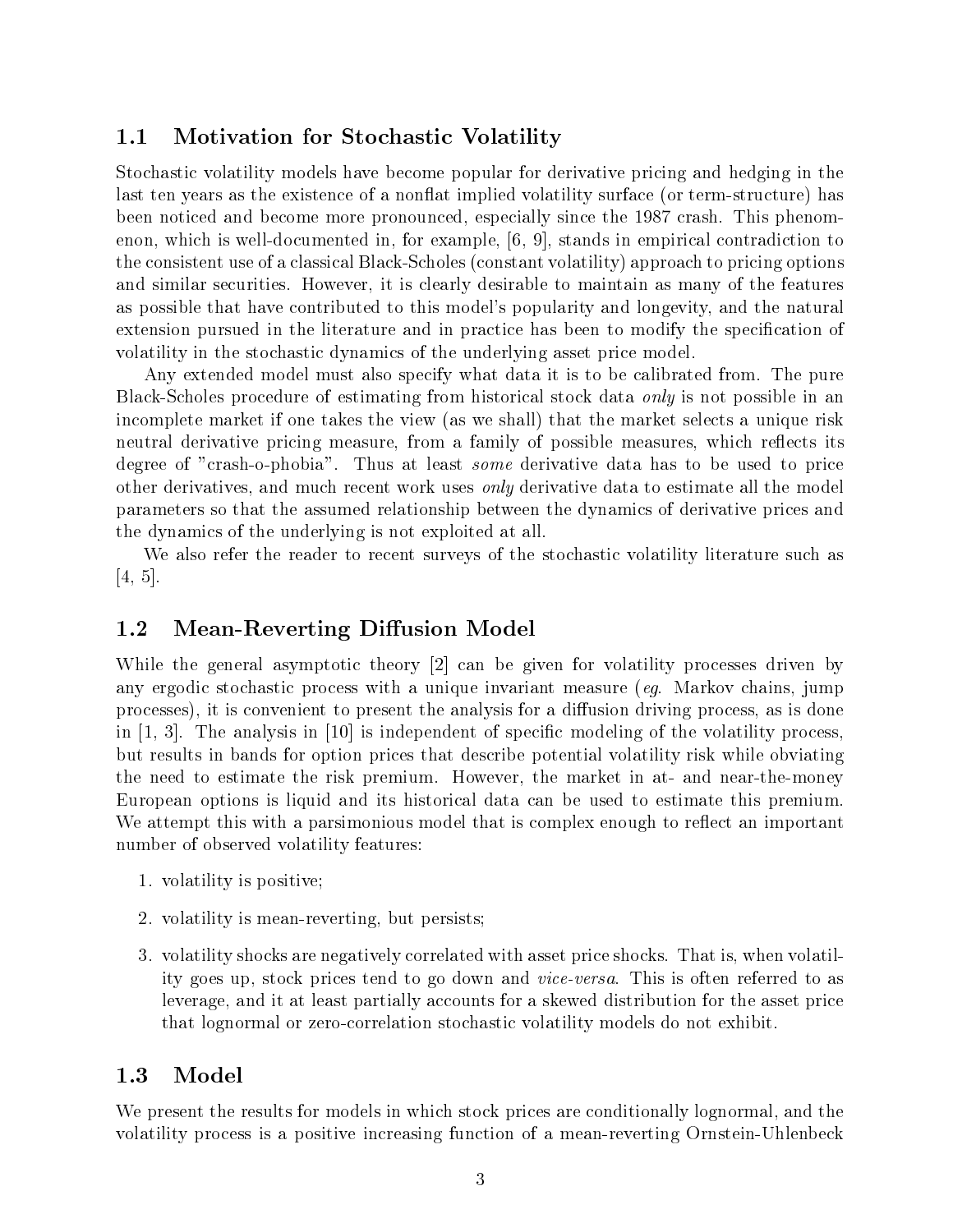(OU) process. That is,

$$
\frac{dX_t}{X_t} = \mu dt + f(Y_t) dW_t, \qquad (1)
$$

$$
dY_t = \alpha(m - Y_t)dt + \beta d\hat{Z}_t,
$$
  
\n
$$
\hat{Z}_t := \rho W_t + \sqrt{1 - \rho^2} Z_t,
$$
\n(2)

where W and Z are independent Brownian motions, and  $\rho$  is the correlation between price and volatility shocks, with  $|\rho| < 1$ .

The solution to (2) is

$$
Y_t = m + (Y_0 - m)e^{-\alpha t} + \beta \int_0^t e^{-\alpha(t-s)} d\hat{Z}_s,
$$
\n(3)

and, given  $Y_0$ ,  $Y_t$  is Gaussian,

$$
\text{Faussian},
$$
\n
$$
Y_t - Y_0 \cdot e^{-\alpha t} \sim \mathcal{N}\left(m\left(1 - e^{-\alpha t}\right), \nu^2\left(1 - e^{-2\alpha t}\right)\right),\tag{4}
$$

where  $\nu^* := \rho^* / (2\alpha)$ . Thus Y has a unique invariant distribution, namely N (m,  $\nu^*$ ), and is a simple building-block for a large class of stochastic volatility models described by choice of  $f(\cdot)$ . We call these models mean-reverting because the volatility is a monotonic function of a process Y whose drift pulls it towards the mean value  $m$ . The volatility is correspondingly pulled towards  $f(m)$  approximately.

#### 1.4Fast mean reversion

It is often noted in empirical studies of stock prices that volatility is persistent or bursty - for days at a time it is high and then, for a similar length of time, it is low. However, over the lifetime of a derivative contract (a few months), there are many such periods, and looked at on this timescale, volatility is fluctuating fast, but not as fast as the rapidly changing stock price.

In terms of our model, we say that the volatility process is fast mean-reverting relative to the yearly timescale, but slow mean-reverting by the tick-tick timescale. Since the derivative pricing and hedging problems we study are posed over the former period, we shall say that volatility exhibits fast mean-reversion without explicitly mentioning the longer timescale of reference.

The rate of mean-reversion is governed by the parameter  $\alpha$ , in annualized units of years<sup>-1</sup>. In [3], we present empirical evidence from S&P 500 data that  $\alpha$  is in fact large and that  $\nu^2$ is a stable  $\mathcal{O}(1)$  constant, so that our large- $\alpha$  option pricing formulas of Section 2 can be

As an illustration, Figure 1 shows sample stock price paths for the model (1-2) in which  $\alpha = 1$  and  $\alpha = 50$ . Since, from (4),  $\frac{1}{\alpha} \log z$  is the time for the expected distance to the mean to halve, = 1 corresponds to 0:7 of a year (roughly 8 months), and = 50 corresponds to about half a week. Alternatively, under the invariant distribution  $\mathcal{N}(m, \nu^2)$ , the covariance of  $Y_s$  and  $Y_{s+t}$  is  $\nu^*e^{-\infty}$  and  $\alpha^{-*}$  is the correlation time of the OU process. For  $\alpha=1$  this correlation time is a year while for  $\alpha = 50$  it is about a week.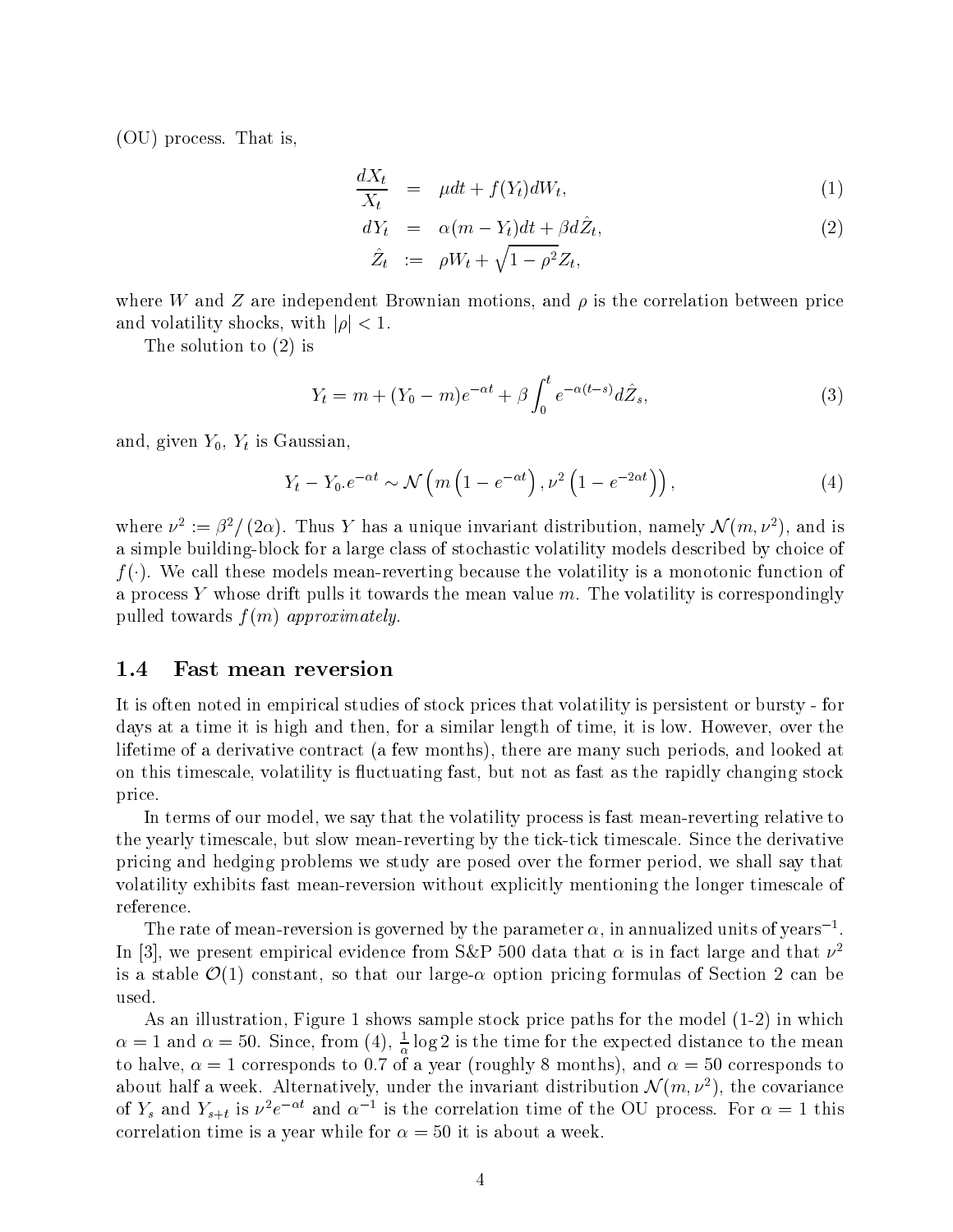

Figure 1: The top ligure shows a simulated path of  $f(Y_t) = e^{-\epsilon}$  with  $\alpha = 1$ , and the bottom one shows a path with  $\alpha = 50$ . In both cases,  $\nu^2 = 0.25$ ,  $(E\{e^{2Y_t}\})^{\frac{1}{2}} = 0.1$ . Note how volatility "clusters" in the latter case.

#### 1.5Derivative Pricing

We are interested in pricing European-style derivative contracts on the underlying stock. When volatility is supposed constant, the classical Black-Scholes theory applies; when it is modelled as a stochastic process as here, the derivative price  $C(t, x, y)$  is given by

$$
C(t, x, y) = E_{t, x, y}^{Q(\gamma)} \{h(X_T)\},\tag{5}
$$

where  $E_{t,x,y}^{\infty}$  denotes the expectation given that  $X_t = x, Y_t = y$ , and under an Equivalent Martingale Measure (EMM)  $Q(\gamma)$ . The payoff function of the derivative is  $h(x)$ . Under such an EMM the discounted stock price is a martingale. By standard no-arbitrage pricing theory (see for example [7]), there is more than one possible EMM because the market is incomplete (the volatility is not a traded asset); the nonuniqueness is denoted by the dependence of <sup>Q</sup> on  $\gamma$ , the market price of volatility risk.

We shall assume that  $\gamma$  is constant because it has to be estimated from market data, atand near-the-money call option prices in [3]. Most studies take  $\gamma = 0$  for simplicity, but we take the view that the market selects a pricing measure identified by a particular  $\gamma$  which will be shown to occur in a simple manner in our pricing and implied volatility formulas. hence considerably simplifying estimation of its contribution to the observed skew. This can then be used to price more complicated derivatives in a consistent manner.

In [3], we analyze the PDE corresponding to (5) in the presence of fast mean-reversion:

$$
C_{t} + \frac{1}{2}f(y)^{2}x^{2}C_{xx} + \rho\beta xf(y)C_{xy} + \frac{1}{2}\beta^{2}C_{yy} +
$$
  
\n
$$
r(xC_{x} - C) + (\alpha(m - y) - \beta\lambda(y))C_{y} = 0,
$$
\n(6)

$$
C(T, x, y) = h(x) \tag{7}
$$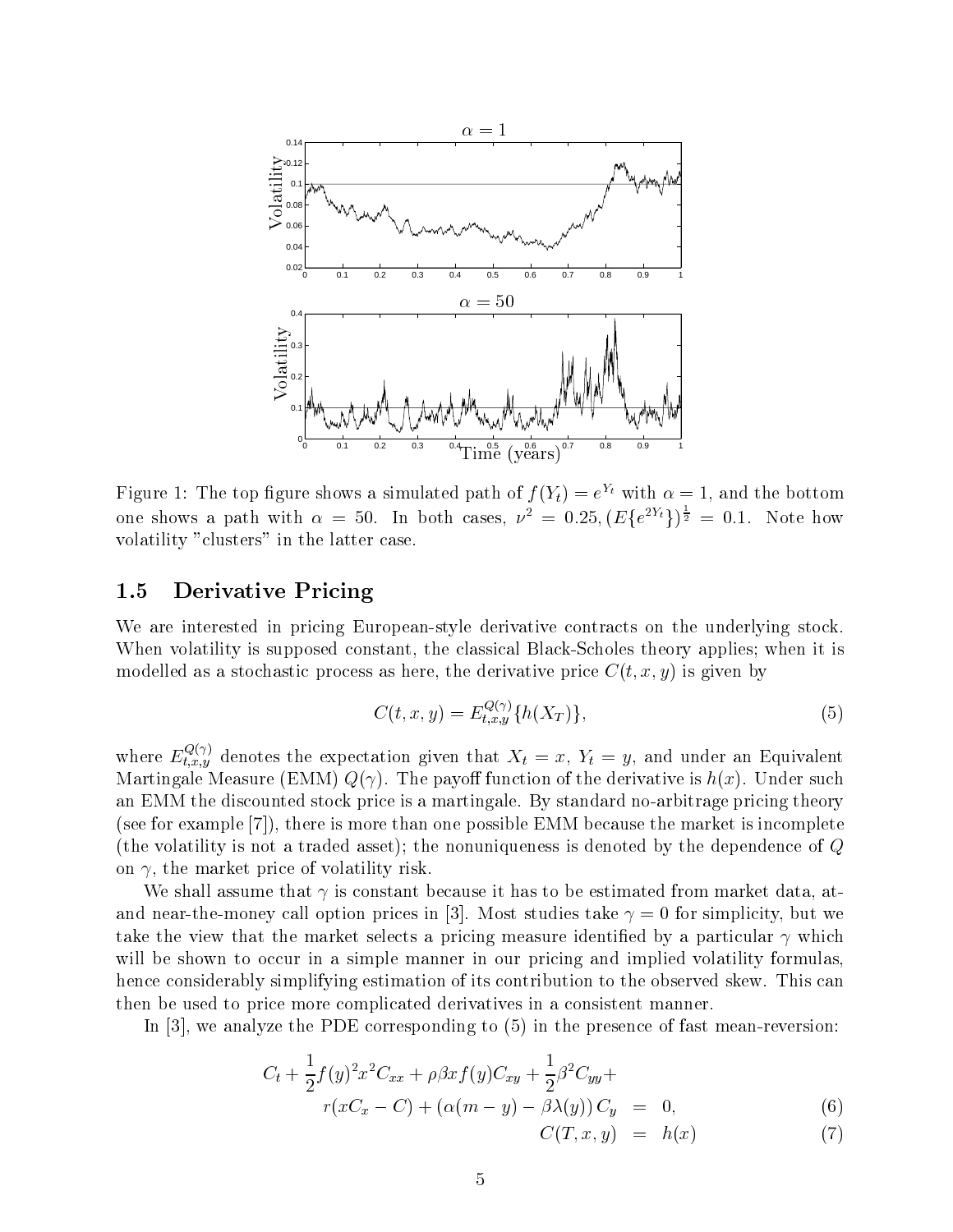where

$$
\lambda(y) := \rho \frac{(\mu - r)}{f(y)} + \gamma \sqrt{1 - \rho^2}.\tag{8}
$$

There is also a (left) boundary condition

$$
C(t, L, y) = g(t) \tag{9}
$$

which does not, in general, depend on y. For example, for a European call,  $L = 0, q = 0$ . We also require that the solution not be "too singular" as  $x \to \infty$ ; for example, linear growth is permissible. This is sufficient to identify a unique solution (see  $[11]$  for details). A barrier option is discussed in Section 4.

To summarize, the stochastic volatility model studied here is described by the five parameters  $(m, \nu, \alpha, \rho, \gamma)$  which are, respectively, the mean m and the standard deviation  $\nu$  of the invariant distribution of the driving OU process, the rate of mean reversion  $\alpha$ , the skewness  $\rho$ , and the market price of volatility risk<sup>1</sup>  $\gamma$ . The last parameter cannot be estimated from historical asset price data. As we shall see in the next section, not all of these are needed for the pricing theory.

# 2Main Result

1. When the rate of mean-reversion  $\alpha$  is large (volatility persistence), the implied volatility curve from European call options is well-approximated by a straight line in the composite variable labelled the log-moneyness-to-maturity-ratio (LMMR)

$$
\text{LMMR} := \frac{\log \left( \frac{\text{Strike Price}}{\text{Stock Price}} \right)}{\text{Time to Maturity}}.
$$

That is, if  $C^{call}$  is the stochastic volatility call option price satisfying (6-7) with  $h(x) =$  $(x - K)$ , then I defined by

$$
C^{\text{call}} = C^{BS}(I),
$$

where  $C^{BS}$  is the Black-Scholes formula, is given by

$$
I = a \frac{\log(K/x)}{(T-t)} + b + \mathcal{O}(\alpha^{-1}).
$$

The parameters  $a$  and  $b$  are easily estimated as the slope and intercept of the linefit.

2. The price  $C<sup>h</sup>$  of any other derivative satisfying a problem of type  $(6,7,9)$ , for example binary options, barrier options, is given by

$$
C^h = C_0 + C_1 + \mathcal{O}(\alpha^{-1}),
$$

 $1_A$  detailed study of possible ways to define this concept, along with other results, is given in [8].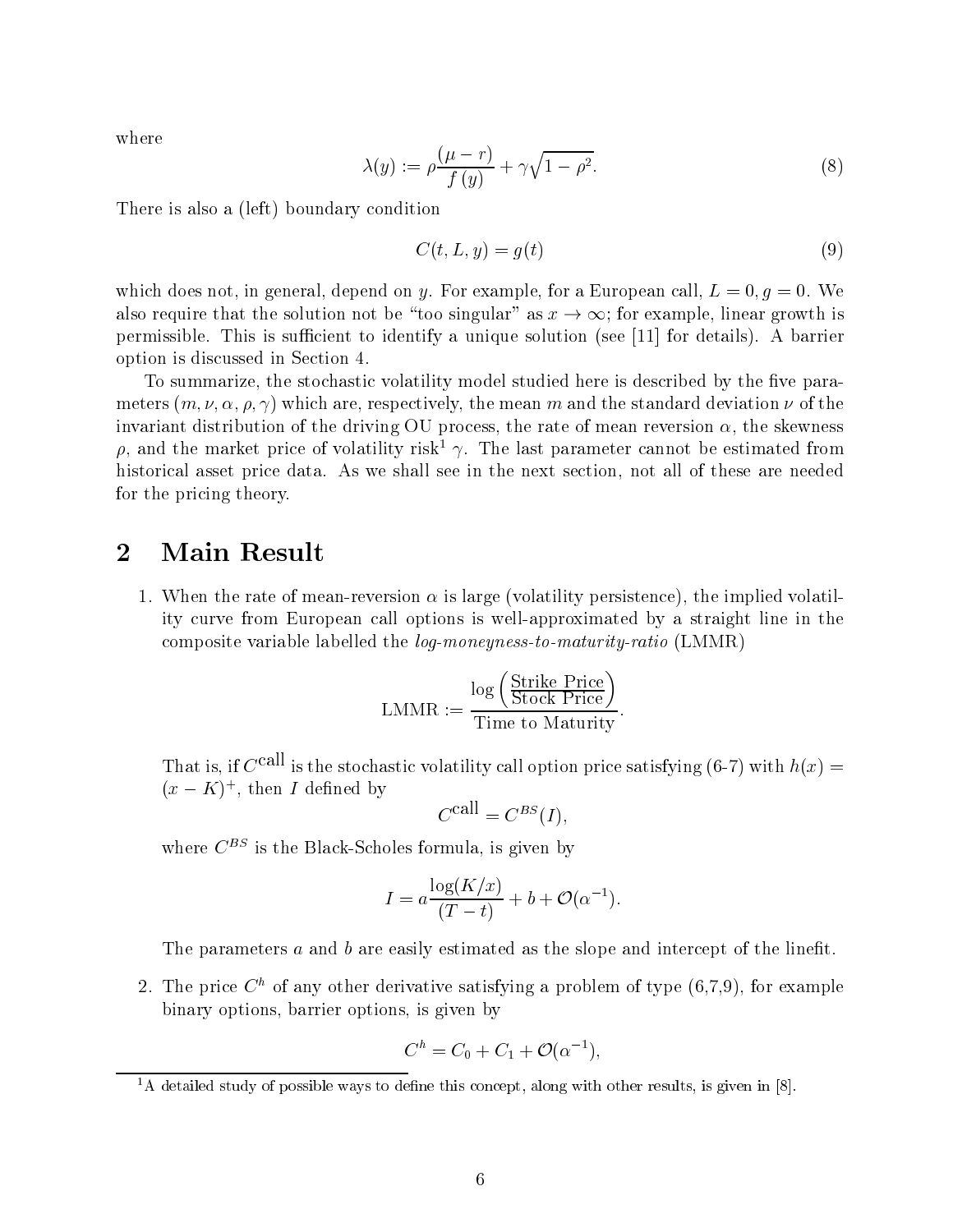where  $C_0(\overline{\sigma})$  is the solution to the corresponding Black-Scholes problem with constant volatility  $\overline{\sigma}$ , and  $C_1(t, x)$  solves

$$
\mathcal{L}^{BS}(\overline{\sigma})C_1 = V_3 x^3 \frac{\partial^3 C_0}{\partial x^3} + V_2 x^2 \frac{\partial^2 C_0}{\partial x^2},
$$

with

$$
\mathcal{L}^{BS}(\overline{\sigma}) \quad := \quad \frac{\partial}{\partial t} + \frac{1}{2}\overline{\sigma}^2 x^2 \frac{\partial^2}{\partial x^2} + r\left(x\frac{\partial}{\partial x} - \cdot\right), \tag{10}
$$

$$
V_3 \quad := \quad -a\overline{\sigma}^3,\tag{11}
$$

$$
V_2 \quad := \quad \overline{\sigma} \left( (\overline{\sigma} - b) - a(r + \frac{3}{2}\overline{\sigma}^2) \right), \tag{12}
$$

and  $\overline{\sigma}$  is the long-run historical asset price volatility. The terminal condition is  $C_1(T,x) =$ 0 and the boundary condition is zero also:  $C_1(t,L) = 0$ .

The table below then distinguishes the model parameters from the parameters that are actually needed for the theory. The latter can be written asgroupings of the former by the formulas given in [3], but for practical purposes, there is no need to do so. We pursue this in [3] for empirical completeness.

| Model Parameters                              | Parameters that are needed                              |  |  |
|-----------------------------------------------|---------------------------------------------------------|--|--|
| Growth rate of stock $\mu$                    | Mean historical volatility of stock $\overline{\sigma}$ |  |  |
| Long-run mean volatility $m$                  |                                                         |  |  |
| Rate of mean-reversion of volatility $\alpha$ |                                                         |  |  |
| Volatility of volatility $\beta$              | Slope of implied volatility linefit $a$                 |  |  |
| Correlation between shocks $\rho$             |                                                         |  |  |
| Volatility risk premium $\gamma$              | Intercept of implied volatility linefit b               |  |  |

The three parameters on the right-side of the table are easily estimated and found to be quite stable from S&P 500 data in [3].

### 2.1Empirical validation of fast mean-reversion

We have undertaken in [3] an extensive empirical study of high-frequency S&P 500 index data to establish that volatility reverts slowly to its mean compared to the tick-by-tick scale fluctuations, but it reverts fast when looked at over the longer time scale of months. The key conclusion of this study is that while the rate of mean-reversion (in units years<sup>-1</sup>) is large, it is an extremly difficult parameter to estimate precisely, being the reciprocal of the correlation time of a *hidden* Markov process. However, the asymptotic derivatives theory does not need the value of  $\alpha$ , only that it be large.

A brief description of our validation procedure is as follows.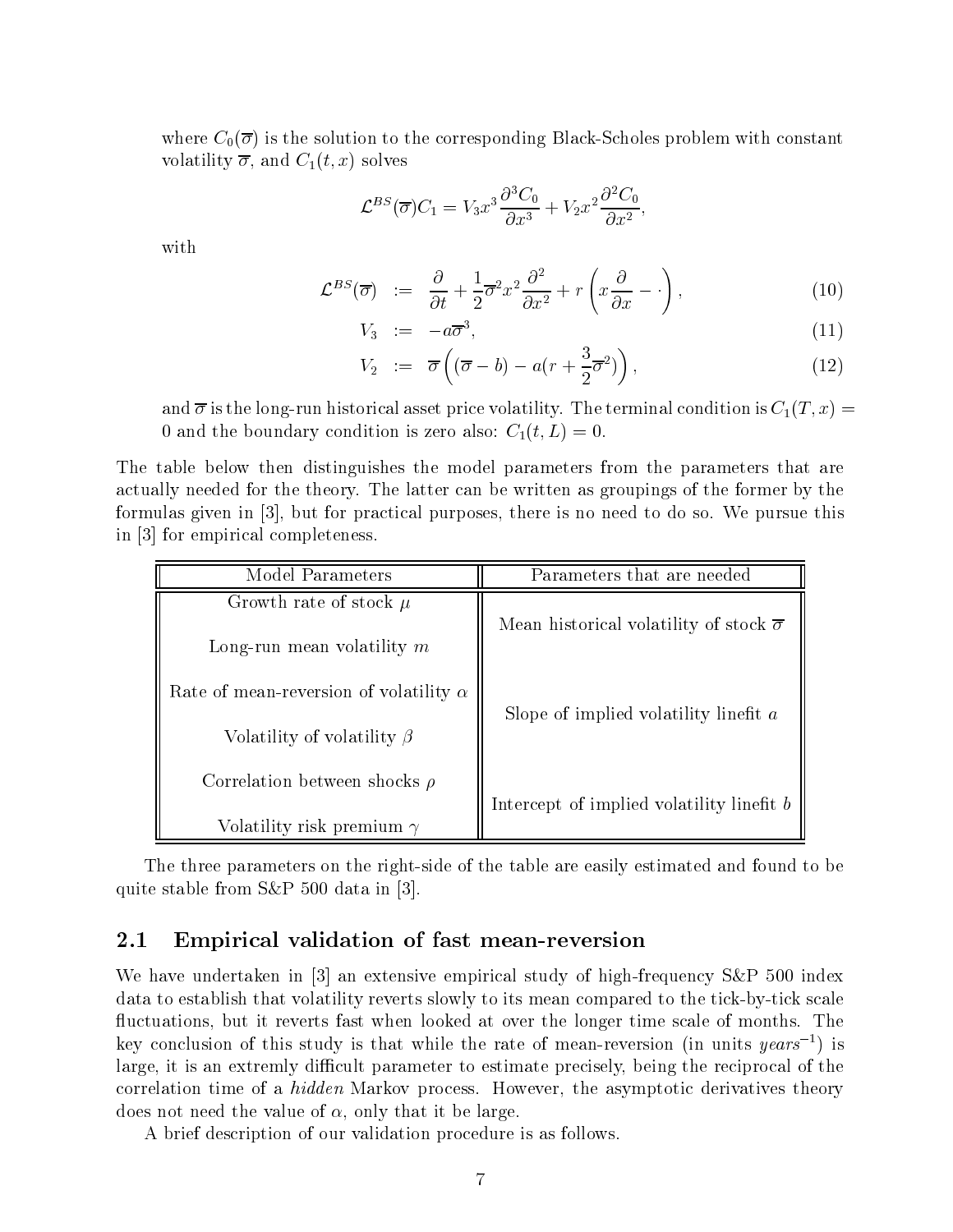- $\bullet$  -we identify and use segments where the volatility process can be considered stationary. These turn out to be between one and a half to six months in length for the 1994 and 1995 datasets we have looked at, and across these segments, nonstationary effects would have to be taken into consideration. In fact studies of daily closing data, that is low frequency prices, often identify this timescale as characteristic of volatility persistence. However the intraday data highlights a shorter timescale of local volatility 
uctuations.
- We extract the rate of mean-reversion from the Lorenz part of the spectrum of the logarithm of the squared de-meaned returns process. Such a spectral analysis is suited to the high-frequency data that we have, and provides a convenient graphical tool for picking off an order estimate for  $\alpha$ . We find that the correlation time of the process is on the order of one to two days. Thus mean-reversion is fast over the timescale of months.
- $\bullet\,$  we validate both the OU mean-reverting model and the estimation of the fast rate of  $\,$ mean-reversion by bootstrap, that is, comparison with spectra of simulated data. The method separates the intrinsic variability over segments of the model parameters from their statistical variability. Note that we do not expect parameters of the volatility process to be constant across the segments of stationarity.

## 3Results of fitting the skew

To test the feasibility of the theory-predicted LMMR linet for actual implied volatility data, we estimate in  $\varphi$  and slope and intercept coemclems  $u$  and  $v$  from neurg black-Scholes implied volatilities from observed S&P 500 European call option prices:

$$
I^{obs}(t, x; K, T) = \hat{a} \left( \frac{\log(K/x)}{T - t} \right) + \hat{b}.
$$
 (13)

We observe from the results that the slope coefficients  $\hat{a}$  are small. This strongly supports the fast mean-reverting hypothesis and validates use of the asymptotic formula as the full skew formula in [3] shows that a is a term of order  $1/\sqrt{\alpha}$ . We also find that the estimates  $\hat{a}$ and  $\sigma$  within the segments of stationarity are relatively stable.

The following table separates the needed parameters, whose estimates are fairly stable, from the ones presented only for completeness, whose estimates have a high degree of uncertainty. The figures are for the  $1994$  S&P  $500$ .

| Segment                   |        | u         |        | $\nu^2$ |           | $\alpha$    |              | $\hat{\mathcal{A}}$ |
|---------------------------|--------|-----------|--------|---------|-----------|-------------|--------------|---------------------|
| $(\text{length})$         |        |           |        |         |           |             |              |                     |
| $(6$ months)              | 0.1015 | $-0.1009$ | 0.1410 | 0.9153  | $-0.1428$ | $\sim$ 155  | $\sim 0.11$  | $\sim 4.97$         |
| 2 <sub>1</sub><br>months) | 0.0994 | $-0.1270$ | 0.1286 | 0.7835  | 0.4170    | $\sim$ 155  | $\sim 0.20$  | $\sim\!\!2.36$      |
| months)<br>(3)            | 0.1030 | $-0.0888$ | 0.1457 | .0794   | $-0.0695$ | ${\sim}155$ | $\sim 0.065$ | $\sim$ 4.07         |

Notice that the market price of volatility risk estmate  $\hat{\gamma}$  inherits the variability of the growth rate estimate  $\hat{\mu}$ , but that, just as the Black-Scholes theory did not depend on  $\mu$ , the fast mean-reverting stochastic volatility theory only depends upon a stable grouping of the and other parameters.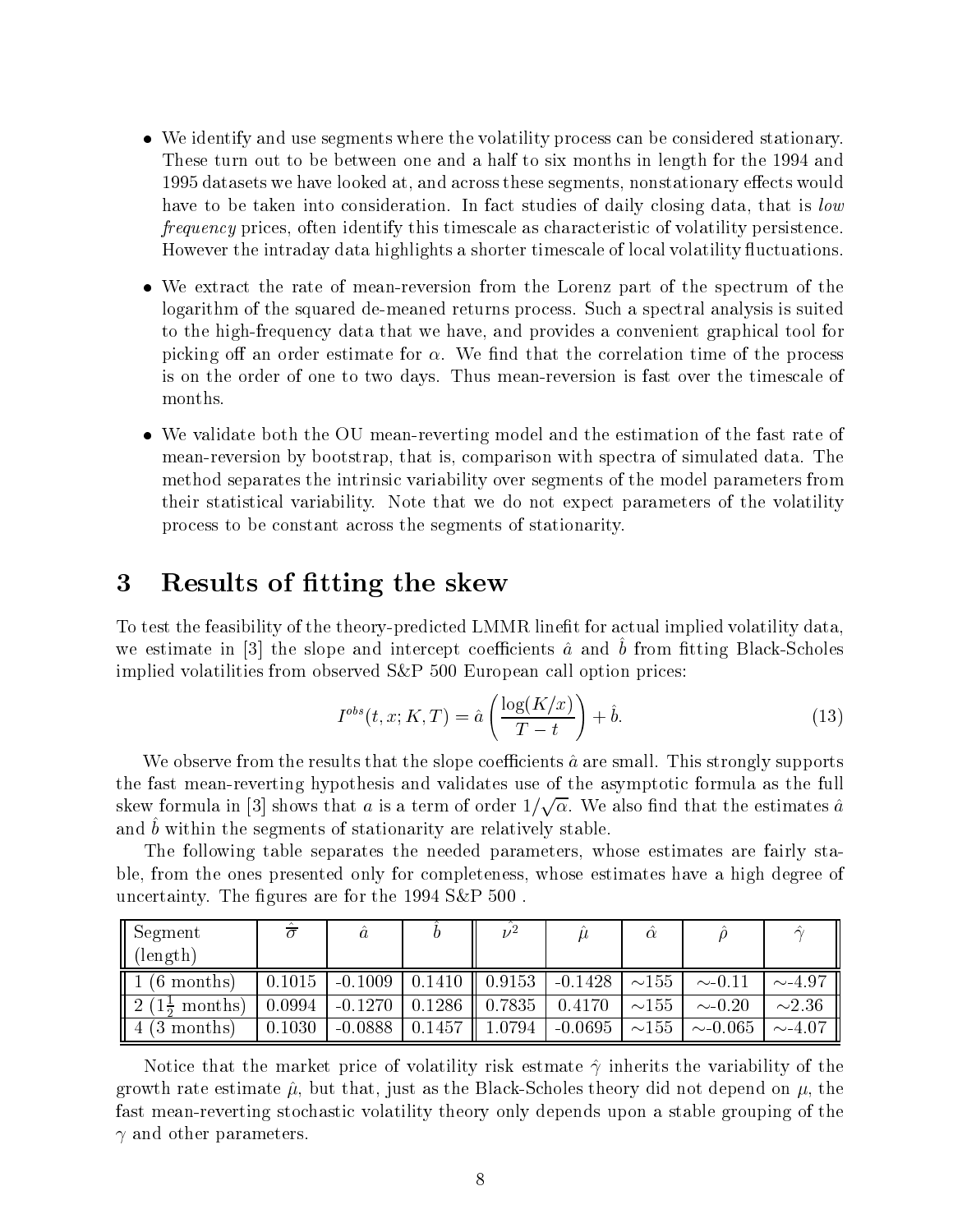## 4Example: Pricing <sup>a</sup> Barrier Option

We briefly sketch, for illustrative purposes, the extension of the pricing theory to more exotic securities by outlining the calculation for a knock-out barrier call option which gives the holder the right to buy the underlying asset on expiration date  $T$  for strike price  $K$ unless the asset price has hit the barrier  $H$  at any time before  $T$ , in which case the contract expires worthless. In what follows, we shall assume  $H < K$ .

In the stochastic volatility environment, the price  $B(t, x, y)$  of the barrier option satisfies  $(0,t,9)$  with  $h(x)=(x-\Lambda)^+$ , and boundary condition  $B(t,H)=0$ . Our fast mean-reverting approximation is

$$
B=B^{(0)}(t,x)+B^{(1)}(t,x)+\mathcal{O}(\alpha^{-1}),
$$

where  $B^{(0)}$  is the Black-Scholes barrier price with constant volatility parameter  $\overline{\sigma}$ . The stochastic volatility correction  $B^{(1)}$  satisfies the PDE problem

$$
\mathcal{L}^{BS}B^{(1)} = V_3 x^3 B_{xxx}^{(0)} + V_2 x^2 B_{xx}^{(0)}, \text{ in } x > H, t < T
$$
 (14)

with zero terminal and boundary conditions. The operator  $\mathcal{L}^{BS}$  is defined in (10), and the coefficients V and W are estimated from the historical volatility  $\overline{\sigma}$  and the slope and intercept of the skew fit through the expressions  $(11)$  and  $(12)$ .

Following the exposition in [11],  $B^{(0)}(t, x)$  is obtained by the method of images and given by

$$
B^{(0)}(t,x) = C^{BS}(t,x) - \left(\frac{x}{H}\right)^{1-k} C^{BS}(t,H^2/x),
$$

where  $C^{BS}(t, x)$  is the Black-Scholes formula for a vanilla call option, with the volatility parameter  $o$ , and  $\kappa := \frac{2r}{\sigma}$ . The right-hand side of (14) is then given by

$$
F(t,x) := V_3 x^3 C_{xxx}^{BS}(t,x) + V_2 x^2 C_{xx}^{BS}(t,x) - \left(\frac{x}{H}\right)^{1-k} \left(V_2 \frac{H^4}{x^2} C_{xx}^{BS}(t,H^2/x) - \left(V_3 \frac{H^6}{x^3} C_{xxx}^{BS}(t,H^2/x) + q(t,H^2/x)\right)\right),
$$
\n(15)

with

$$
q(t,x) := \theta C^{BS}(t,x) + \kappa x C_x^{BS}(t,x) + \chi x^2 C_{xx}^{BS}(t,x),
$$
  
\n
$$
\theta := k(k-1)(V_2 - V_3(k+1)),
$$
  
\n
$$
\kappa := 2kV_2 - 3k(k+1)V_3,
$$
  
\n
$$
\chi := -3(k+1)V_3.
$$

Motivated by the translation and reflection invariance of the spatial part of the Black-Scholes operator  $\mathcal{L}^{BS}$  in logarithmic co-ordinates moving at the drift rate r, we define the mirror operator  $\mathcal M$  by

$$
\mathcal{M}g(t,x) = \left(\frac{x}{H}\right)^{1-k} g(t, H^2/x).
$$

Then the method of images says that the solution to  $\mathcal{L}^{BS}B^{(1)} = F(t, x)$  in  $x > H$  is given<br>by solving  $\mathcal{L}^{BS}v(t, x) = F(t, x) - \mathcal{M}F(t, x)$ , by solving  $\mathbf{E}$ 

$$
\mathcal{L}^{BS}v(t,x) = F(t,x) - \mathcal{M}F(t,x)
$$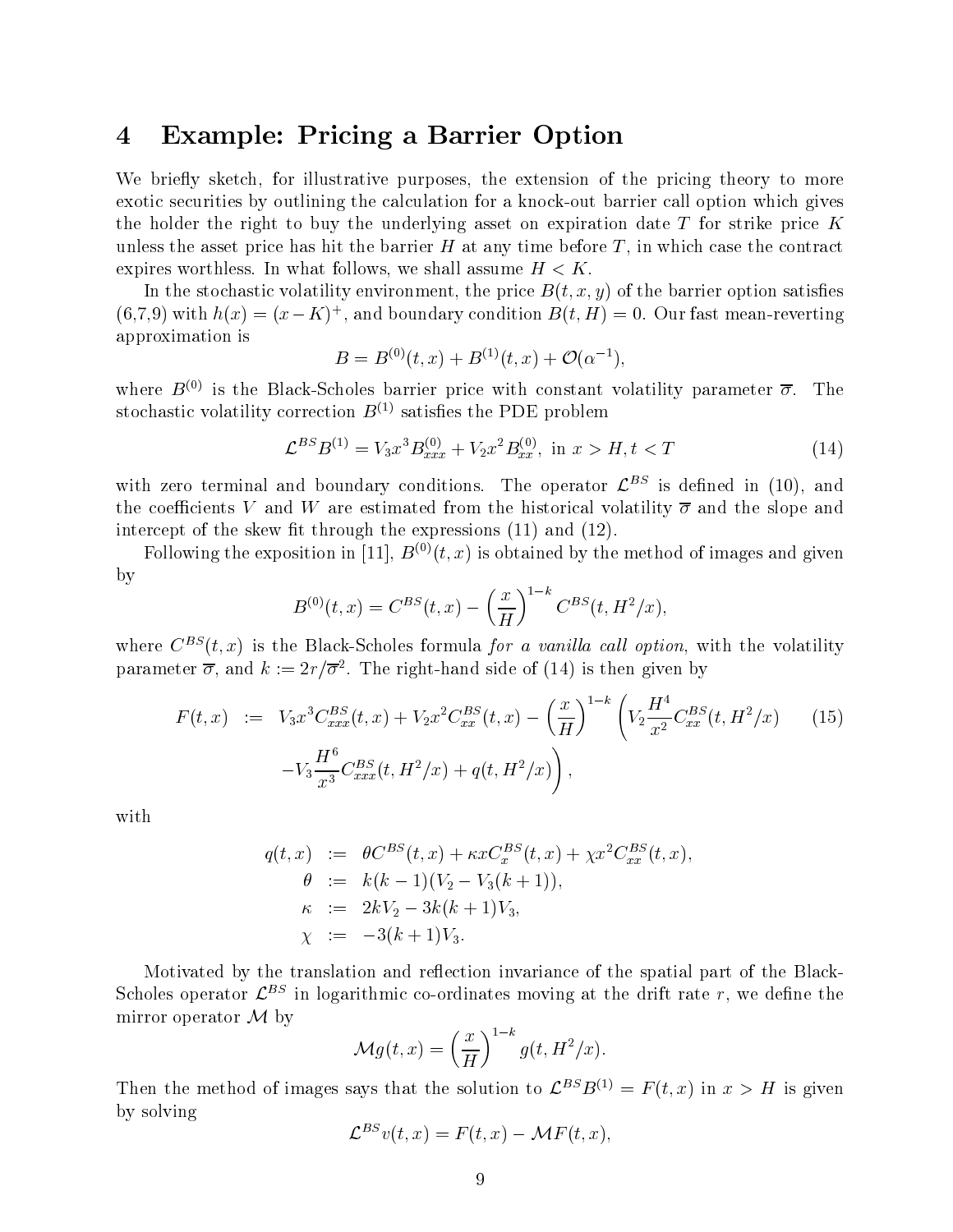in  $x>0$  and restricting the solution to  $x>H$ .

From (15), we then only have to solve

15), we then only have to solve  
\n
$$
\mathcal{L}^{BS}v(t,x) = 2V_2(x^2C_{xx}^{BS}(t,x) - \mathcal{M}(x^2C_{xx}^{BS}(t,x))) + q(t,x) - \mathcal{M}q(t,x),
$$

on the full domain  $x > 0, t < T$ . Since the right-hand side is a function minus its mirror, it can be shown that we can ignore the mirror terms, solve and then subtract the mirror of the solution. Thus we need to solve

$$
\mathcal{L}^{BS}u(t,x) = 2V_2x^2C_{xx}^{BS}(t,x) + q(t,x),
$$

with zero terminal and boundary conditions.

A convenient expression for the contribution to the solution from the first forcing term is obtained by explicit computation from the Black-Scholes formula and the Green's function for  $\mathcal{L}^{++}$ . This computation appears in [1] or [3] since it is part of the solution for the regular call option. The second part of the solution can be written in terms of derivatives of the Black-Scholes formula with respect to r and  $\sigma$ , by noticing that

$$
\mathcal{L}^{BS}((T-t)C^{BS}(t,x)) = -C^{BS}(t,x),
$$
  
\n
$$
\mathcal{L}^{BS}C^{BS}_r(t,x) = C^{BS}(t,x) - xC^{BS}_x(t,x),
$$
  
\n
$$
\mathcal{L}^{BS}C^{BS}_\sigma(t,x) = -\overline{\sigma}x^2C^{BS}_x(t,x).
$$

Using these, we find

$$
u = -2V_2 \frac{xe^{-d_1^2/2}}{\overline{\sigma}\sqrt{2\pi}} \sqrt{T-t} - (\theta + \kappa)(T-t)C^{BS} - \kappa C_r^{BS} - \frac{\chi}{\overline{\sigma}} C_{\sigma}^{BS},
$$

where  $d_1$  is in standard Black-Scholes notation

$$
d_1 = \frac{\log(x/K) + (r + \frac{1}{2}\overline{\sigma}^2)(T - t)}{\overline{\sigma}\sqrt{T - t}}.
$$

Finally,  $v(t, x) = u(t, x) - \mathcal{M}u(t, x)$  and  $B^{(1)}(t, x)$  is the restriction of v to  $x > H$ :

$$
B^{(1)}(t,x) = u(t,x) - \left(\frac{x}{H}\right)^{1-k} u(t,H^2/x).
$$

The separate components of the formula are easily computed in closed form and the skewcalibrated parameters a and b inserted through  $V_2$  and  $V_3$ . There is of course no dependence on the unseen value of today's volatility  $f(y)$ .

### 5Future directions

1. The estimation tools outlined here can now be used to validate a fast mean-reverting model for other high-frequency datasets. We are presently preparing an empirical study of S&P 500 index data from other years, as well as foreign exchange rate data.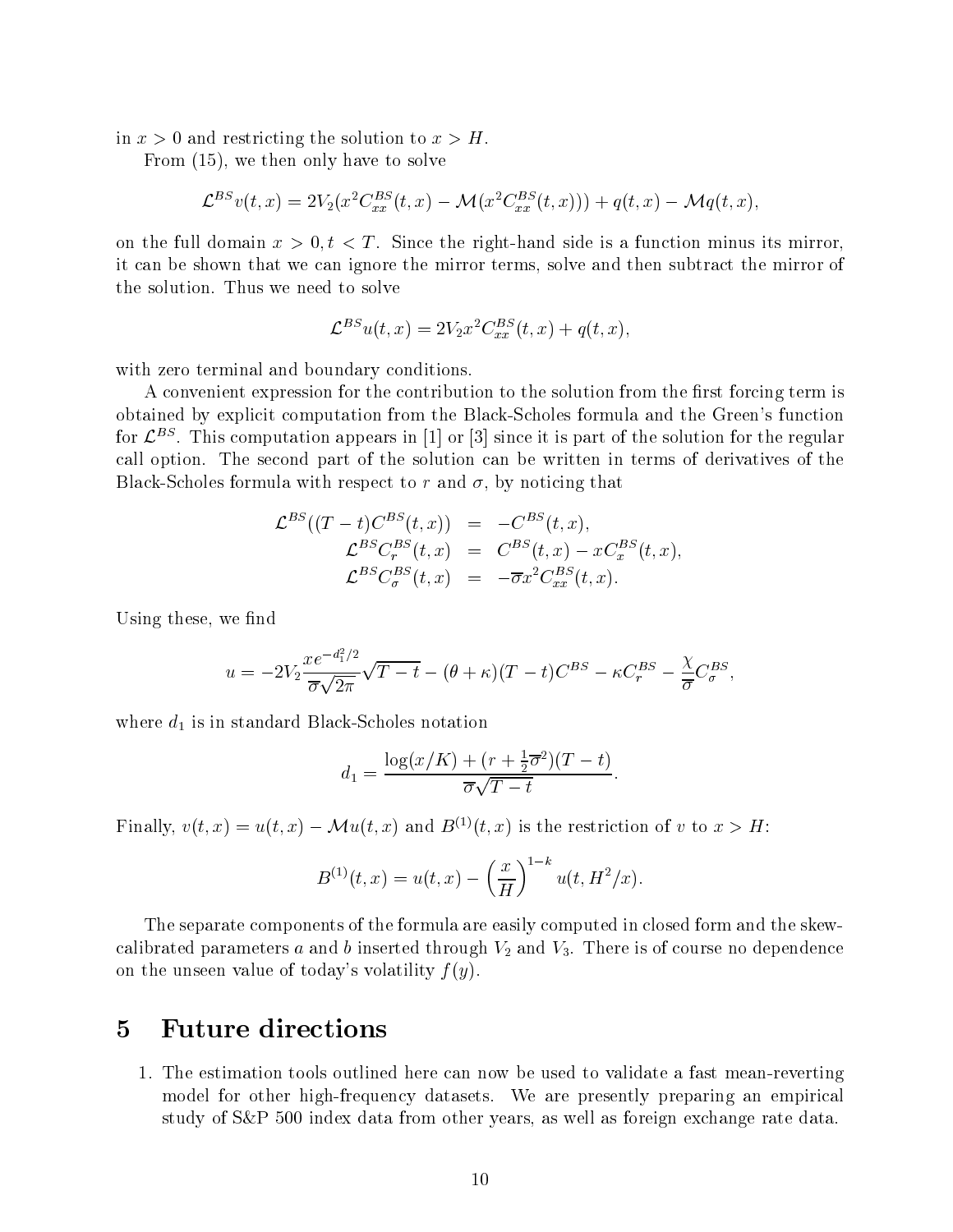- 2. The asymptotic approximation of the derivative prices can be improved to give a probability law that approximates the full risk-neutral pricing law. The full theory [2] will depend on more global features of the stochastic volatility model than just the parameters  $a$  and  $b$ , but it will be applicable to short-maturity and far-from-the-money contracts which are outside the region of validity of the present theory.
- 3. We are working on an asymptotic simplication of the American option pricing problem under stochastic volatility, which currently must be solved numerically.
- 4. The problem of computing optimal hedging strategies under constraints when volatility is random is unsolved. For example, to optimize the probability of a successful hedge with just the underlying given an initial cash input would require solving a degenerate Hamilton-Jacobi-Bellman equation. We are looking at simplifying this problem with separation of scales asymptotics.

# References

- [1] J.-P. Fouque, G. Papanicolaou, and K.R. Sircar. Asymptotics of a two-scale stochastic volatility model. In Equations aux derivees partielles et applications, in honour of Jacques-Louis Lions, pages 517–525. Gauthier-Villars, May 1998.
- [2] J.-P. Fouque, G. Papanicolaou, and K.R. Sircar. General theory of fast mean-reverting stochastic volatility. In preparation, 1998.
- [3] J.-P. Fouque, G. Papanicolaou, and K.R. Sircar. Mean-Reverting Stochastic Volatility. Preprint, November 1998.
- [4] R. Frey. Derivative asset analysis in models with level-dependent and stochastic volatility. Technical report, Department of Mathematics, ETH Zürich, November 1996.
- [5] E. Ghysels, A. Harvey, and E. Renault. Stochastic volatility. In G. Maddala and C. Rao, editors, *Statistical Methods in Finance*, volume 14 of *Handbook of Statistics*, chapter 5, pages 119-191. North Holland, Amsterdam, 1996.
- [6] J. Jackwerth and M. Rubinstein. Recovering probability distributions from contemporaneous security prices. *J. Fin.*,  $51(5):1611-1631$ , 1996.
- [7] I. Karatzas. Lectures on the Mathematics of Finance. CRM Monograph Series, American Mathematical Society, 1996.
- [8] R. Lee. Local volatilities in stochastic volatility models. *Preprint*, November 1998.
- [9] M. Rubinstein. Nonparametric Tests of Alternative Option Pricing Models. *J. Finance*,  $XL(2):455–480, June 1985.$
- [10] K.R. Sircar and G.C. Papanicolaou. Stochastic volatility, smile and asymptotics. Applied Mathematical Finance, to appear, 1998.